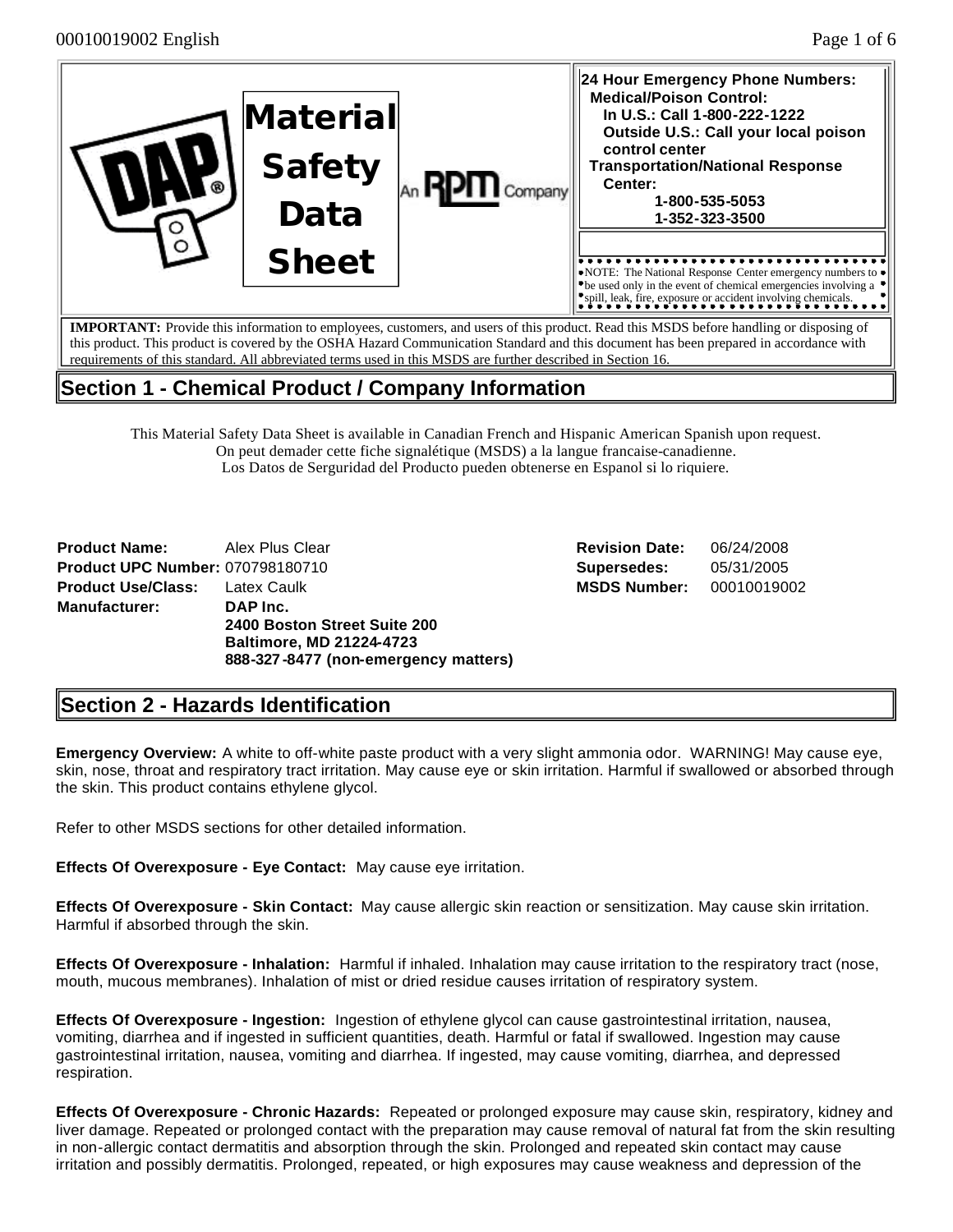#### 00010019002 English Page 2 of 6

#### central nervous system.

Formaldehyde vapor is a known animal carcinogen according to OSHA and NTP and is considered possibly carcinogenic to humans by inhalation. The International Agency for Research on Cancer considers formaldehyde to be a human carcinogen.

Ethylene Glycol may cause kidney and liver damage upon prolonged and repeated overexposures. Studies have shown that repeated inhalation of ethylene glycol has produced adverse cardiovascular changes in laboratory animals. Ethylene glycol has been shown to cause birth defects in laboratory animals.

#### **Primary Route(s) Of Entry:** Skin Contact, Inhalation, Eye Contact

**Medical Conditions which May be Aggravated by Exposure:** None known.

#### **Carcinogenicity:**

| $\alpha$ is $\alpha$<br>NO.<br>ப | Chemical.<br>Name | <b>CGIH</b>                    | лсн<br>јэна              | TADC<br>IANU      | NTD<br>,,,,             |
|----------------------------------|-------------------|--------------------------------|--------------------------|-------------------|-------------------------|
| $50-00-0$                        | Formaldehvde      | Suspected human<br>carcinogen. | Potential cancer hazard. | Human carcinogen. | Anticipated carcinogen. |

#### **Section 3 - Composition / Information On Ingredients**

| <b>Chemical Name</b> | <b>CASRN</b>   | Wt%                      |
|----------------------|----------------|--------------------------|
| Ethylene glycol      | $107 - 21 - 1$ | $\overline{\phantom{0}}$ |
| Amorphous silica     | 112945-52-5    | $\overline{\phantom{0}}$ |
| Ammonia              | 7664-41-7      | $0.1 - 1.0$              |
| Formaldehyde         | $50-00-0$      | <0.06                    |

### **Section 4 - First Aid Measures**

**First Aid - Eye Contact:** In case of contact, immediately flush eyes with large quantities of water for at least 15 minutes until irritation subsides. Get medical attention immediately.

**First Aid - Skin Contact:** Wash off immediately with soap and plenty of water for at least 15 minutes. Get medical aid if symptoms persist. If skin irritation persists, call a physician. Remove and wash contaminated clothing. In case of contact, immediately flush skin with plenty of water while removing contaminated clothing and shoes.

**First Aid - Inhalation:** If inhaled, remove to fresh air. If breathing is difficult, leave the area to obtain fresh air. If continued breathing difficulty is experienced, get medical attention immediately.

**First Aid - Ingestion:** If swallowed, DO NOT INDUCE VOMITING. Get medical attention immediately.

**Note to Physician:** None.

**COMMENTS:** If over-exposure occurs, call your poison control center at 1 -800-222-1222.

### **Section 5 - Fire Fighting Measures**

**Extinguishing Media:** Carbon Dioxide, Dry Chemical, Foam, Water Fog

**Unusual Fire And Explosion Hazards:** No special protective measures against fire required.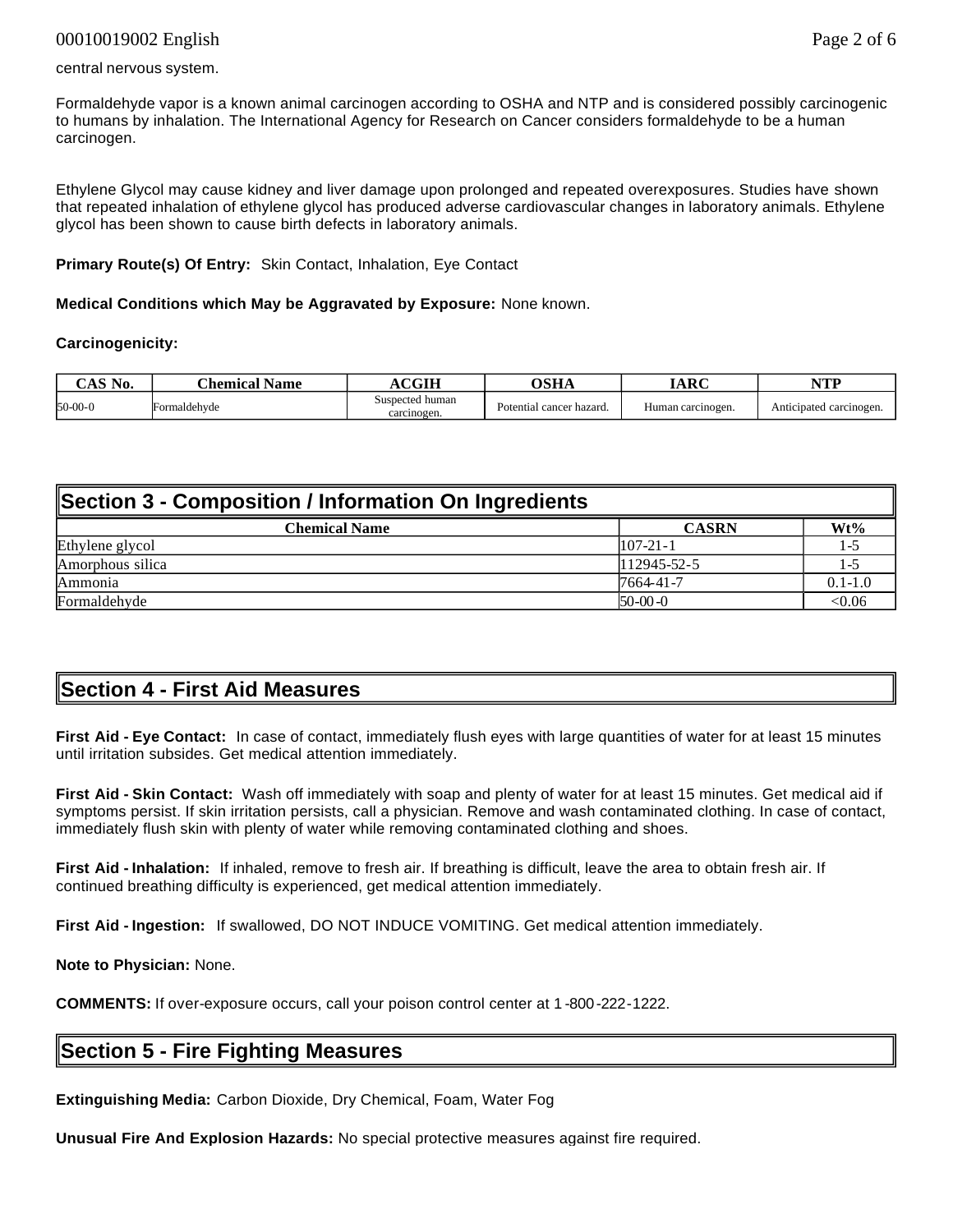**Special Firefighting Procedures:** Wear self-contained breathing apparatus pressure-demand (NIOSH approved or equivalent) and full protective gear. Use water spray to cool exposed surfaces.

### **Section 6 - Accidental Release Measures**

**Steps To Be Taken If Material Is Released Or Spilled:** Wear proper protective equipment as specified in Section 8. Use absorbent material or scrape up dried material and place in container.

### **Section 7 - Handling And Storage**

**Handling:** KEEP OUT OF REACH OF CHILDREN! DO NOT TAKE INTERNALLY. Avoid breathing vapor and contact with eyes, skin and clothing. Use only with adequate ventilation. Open all windows and doors or use other means to ensure cross-ventilation and fresh air entry during application and drying. Odor is not an adequate warning for hazardous conditions. Wash thoroughly after handling.

**Storage:** Do not store at temperatures above 120 degrees F. Store containers away from excessive heat and freezing. Close container after each use. Store away from caustics and oxidizers.

#### **Section 8 - Exposure Controls / Personal Protection**

| Chemical Name    | CASRN          | <b>ACGIH TWA</b> | <b>ACGIH STEL</b> | <b>ACGIH CEIL</b> | <b>OSHA TWA</b> | <b>OSHA STEL</b> | <b>OSHA CEIL</b> | <b>Skin</b> |
|------------------|----------------|------------------|-------------------|-------------------|-----------------|------------------|------------------|-------------|
| Ethylene glycol  | $107 - 21 - 1$ | N.E.             | N.E               | 100 MGM3          | N.E.            | N.E.             | N.E              | No          |
| Amorphous silica | 112945-52-5    | N.E.             | N.E               | N.E.              | N.E.            | N.E.             | N.E              | No          |
| Ammonia          | 7664-41-7      | <b>25 PPM</b>    | 35 PPM            | N.E.              | <b>50 PPM</b>   | N.E              | N.E              | No          |
| Formaldehyde     | $50-00-0$      | N.E              | N.E               | $0.3$ PPM         | 0.75 PPM        | 2 PPM            | N.E              | No          |

#### **Exposure Notes:**

50-00-0 Formaldehyde is a specially regulated substance for which an OSHA chemical-specific exposure standard exits. Detailed information regarding this substance may be found in 29 CFR 1910.1048. Medical surveillance information regarding this substance may be found in Appendix C to 29 CFR 1910.1048.

**Precautionary Measures:** Please refer to other sections and subsections of this MSDS.

**Engineering Controls:** Good general ventilation should be sufficient to control airborne levels. Ensure adequate ventilation, especially in confined areas. Local ventilation of emission sources may be necessary to maintain ambient concentrations below recommended exposure limits.

**Respiratory Protection:** In case of insufficient ventilation, wear suitable respiratory equipment. A NIOSH-approved air purifying respirator with an organic vapor cartridge or canister may be necessary under certain circumstances where airborne concentrations are expected to exceed exposure limits. A respiratory protection program that meets the OSHA 1910.134 and ANSI Z88.2 requirements must be followed whenever workplace conditions warrant a respirator's use.

**Skin Protection: Rubber gloves.** 

**Eye Protection:** Goggles or safety glasses with side shields.

**Other protective equipment:** Not required under normal use.

**Hygienic Practices:** Wash hands before breaks and at the end of workday. Remove and wash contaminated clothing before re-use.

**Important:** Listed Permissible Exposure Levels (PEL) are from the U.S. Dept. of Labor OSHA Final Rule Limits (CFR 29 1910.1000); these limits may vary between states.

**Note:** An employee's skin exposure to substances having a "YES" in the "SKIN" column in the table above shall be prevented or reduced to the extent necessary under the circumstances through the use of gloves, coveralls, goggles or other appropriate personal protective equipment, engineering controls or work practices.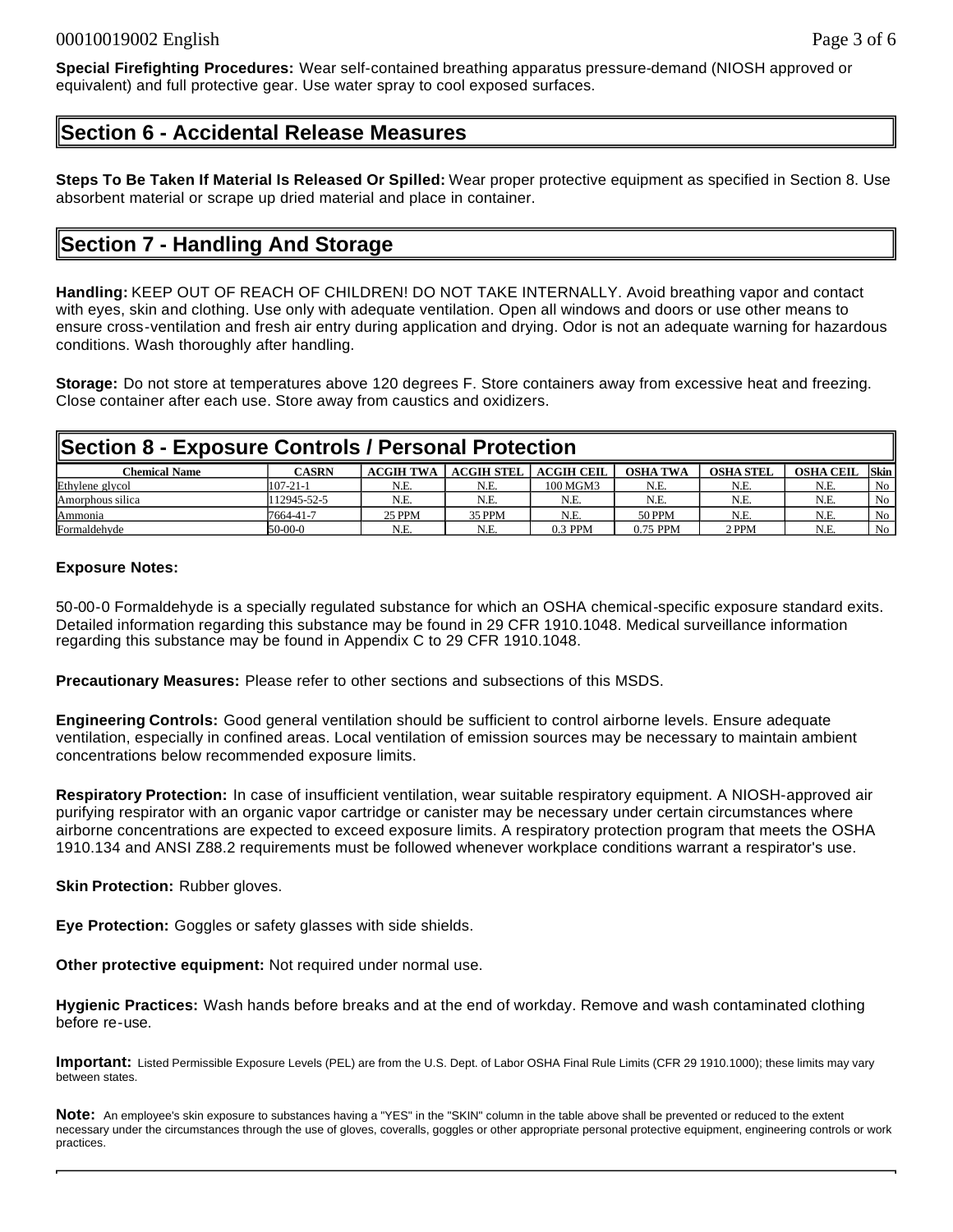# **Section 9 - Physical And Chemical Properties**

| <b>Boiling Range:</b>                     | 210 - 220 F         | <b>Vapor Density:</b>                           | Heavier Than Air            |
|-------------------------------------------|---------------------|-------------------------------------------------|-----------------------------|
| Odor:                                     | Very Slight Ammonia | <b>Odor Threshold:</b>                          | Not Established             |
| Color:                                    | White to Off-White  | <b>Evaporation Rate:</b>                        | Slower Than n-Butyl Acetate |
| <b>Solubility in H2O:</b>                 | Not Established     | <b>Specific Gravity:</b>                        | 1.1                         |
| <b>Freeze Point:</b>                      | Not Established     | pH:                                             | Between 7.0 and 12.0        |
| <b>Vapor Pressure:</b>                    | Not Established     | Viscosity:                                      | Not Established             |
| <b>Physical State:</b>                    | Paste               | <b>Flammability:</b>                            | Non-Flammable               |
| Flash Point, F:                           | Greater than 200    | Method:                                         | (Seta Closed Cup)           |
| Lower Explosive Limit, %: Not Established |                     | <b>Upper Explosive Limit, %:Not Established</b> |                             |

When reported, vapor pressure of this product has been calculated theoretically based on its constituent makeup and has not been determined experimentally.

(See section 16 for abbreviation legend)

# **Section 10 - Stability And Reactivity**

**Conditions To Avoid:** Excessive heat and freezing.

**Incompatibility:** Incompatible with strong bases and oxidizing agents.

**Hazardous Decomposition Products:** Normal decomposition products, i.e., COx, NOx.

**Hazardous Polymerization:** Hazardous polymerization will not occur under normal conditions.

**Stability:** Stable under recommended storage conditions.

### **Section 11 - Toxicological Information**

| <b>Product LD50: Not Established</b> |                      | <b>Product LC50: Not Established</b> |                           |  |  |
|--------------------------------------|----------------------|--------------------------------------|---------------------------|--|--|
| <b>CASRN</b>                         | <b>Chemical Name</b> | LD50                                 | <b>LC50</b>               |  |  |
| $107 - 21 - 1$                       | Ethylene glycol      | Rat:4700 mg/kg                       | Rat:10876 mg/kg           |  |  |
| 112945-52-5                          | Amorphous silica     | $Rat:3160$ mg/ $kg$                  | -------------             |  |  |
| 7664-41-7                            | Ammonia              | -------------                        | Rat:2000 ppm/4H           |  |  |
| $50-00-0$                            | Formaldehvde         |                                      | Rat: $203 \text{ mg/m}$ 3 |  |  |

**Significant Data with Possible Relevance to Humans:** This product contains trace amounts of free formaldehyde. OSHA and NTP identify formaldehyde as a potential carcinogen. IARC identifies formaldehyde as a human carcinogen. Formaldehyde has been shown to cause mutations in a variety of in-vitro test systems, the significance of which to humans is unknown. There should be minimal risk when used with ventilation adequate to keep the atmospheric concentration of formaldehyde below the recommended exposure limits.

Maintain adequate ventilation to prevent exposure above current OSHA / ACGIH exposure limits. Workplace monitoring of the air to define formaldehyde exposure levels may be necessary.

In a two-year inhalation study, rats showed carcinogenic effects in the respiratory system at 15 ppm of formaldehyde.

### **Section 12 - Ecological Information**

**Ecological Information:** Ecological injuries are not known or expected under normal use.

### **Section 13 - Disposal Information**

**Disposal Information:** Dispose of material in accordance with all federal, state and local regulations. State and Local regulations/restrictions are complex and may differ from Federal regulations. Responsibility for proper waste disposal is with the owner of the waste.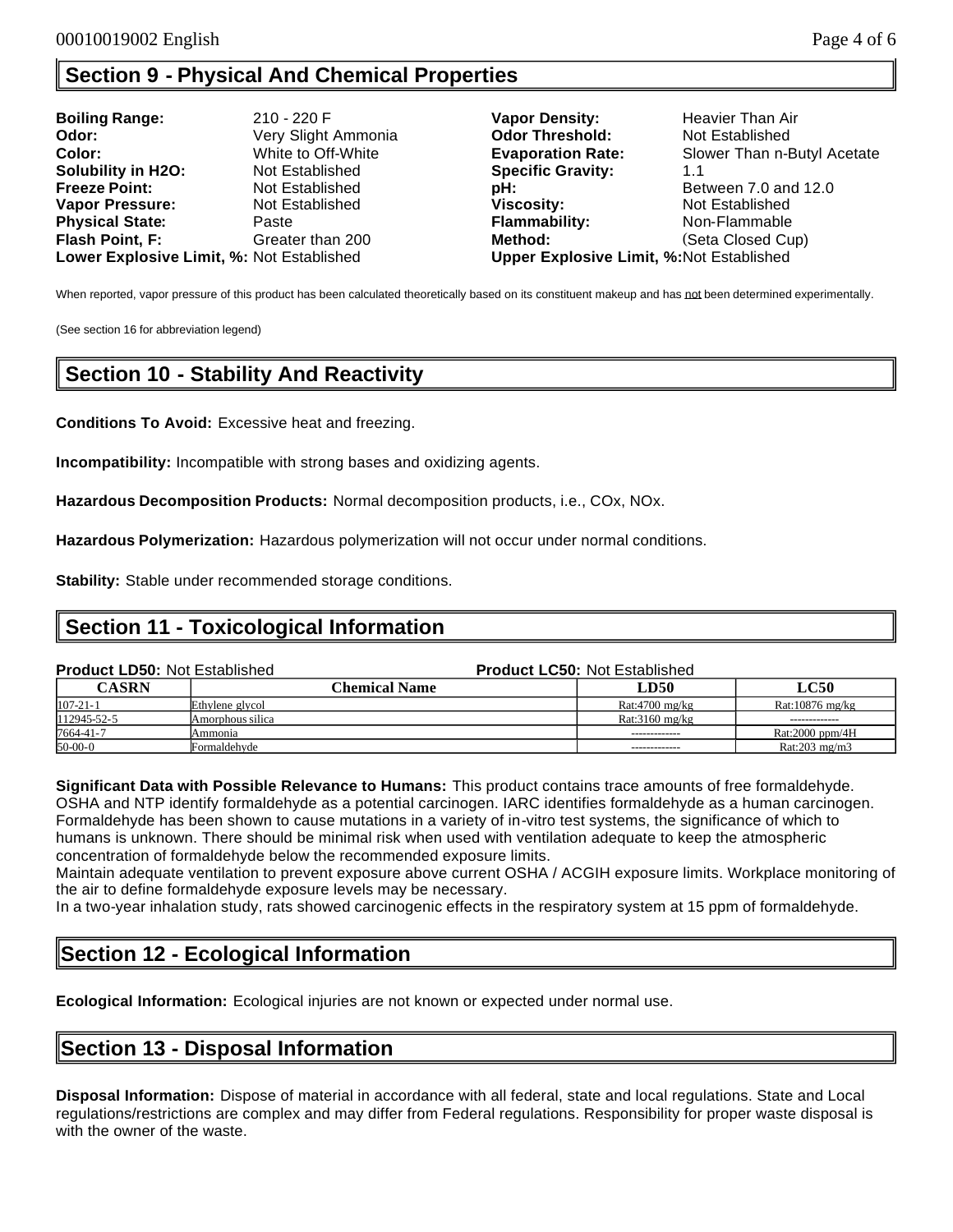### **Section 14 - Transportation Information**

| <b>DOT Proper Shipping</b><br>Name: | Not Regulated | <b>Packing Group:</b>    | N.A. |
|-------------------------------------|---------------|--------------------------|------|
| <b>DOT Technical Name:</b>          | N.A.          | <b>Hazard Subclass:</b>  | N.A. |
| <b>DOT Hazard Class:</b>            | N.A.          | <b>DOT UN/NA Number:</b> | N.A. |

Note: The shipping information provided is applicable for domestic ground transport only. Different categorization may apply if shipped via other modes of transportation and/or to non-domestic destinations.

### **Section 15 - Regulatory Information**

#### **CERCLA - SARA Hazard Category:**

This product has been reviewed according to the EPA 'Hazard Categories' promulgated under Sections 311 and 312 of the Superfund Amendment and Reauthorization Act of 1986 (SARA Title III) and is considered, under applicable definitions, to meet the following categories:

Immediate Health Hazard, Chronic Health Hazard

#### **SARA Section 313:**

This product contains the following substances subject to the reporting requirements of Section 313 of Title III of the Superfund Amendment and Reauthorization Act of 1986 and 40 CFR part 372:

| --<br>$\sim$<br>'hommo<br>Name<br>.<br>. al | -<br>ahar<br>''''''. |
|---------------------------------------------|----------------------|
| Ethylene                                    | $107 - 2$            |
| glycol                                      | . .                  |

#### **Toxic Substances Control Act:**

All ingredients in this product are either on TSCA inventory list, or otherwise exempt.

This product contains the following chemical substances subject to the reporting requirements of TSCA 12(B) if exported from the United States:

None

#### **New Jersey Right-to-Know:**

The following materials are non-hazardous, but are among the top five components in this product:

| <b>Chemical Name</b>        | Number<br>д        |
|-----------------------------|--------------------|
| Proprietary Acrylic Polymer | <b>Proprietary</b> |
| Water                       | 7732-18-5          |
| White mineral oil           | 8042-47-5          |

#### **Pennsylvania Right-to-Know:**

The following non-hazardous ingredients are present in the product at greater than 3%:

| <b>Chemical Name</b>        | $C$ $\Lambda$ $C$ $\Lambda$ <sup>T</sup> ---<br>Number<br>P |
|-----------------------------|-------------------------------------------------------------|
| Proprietary Acrylic Polymer | Proprietary                                                 |
| Water                       | $7732 - 18 - 1$                                             |
| White mineral oil           | 8042-47-                                                    |